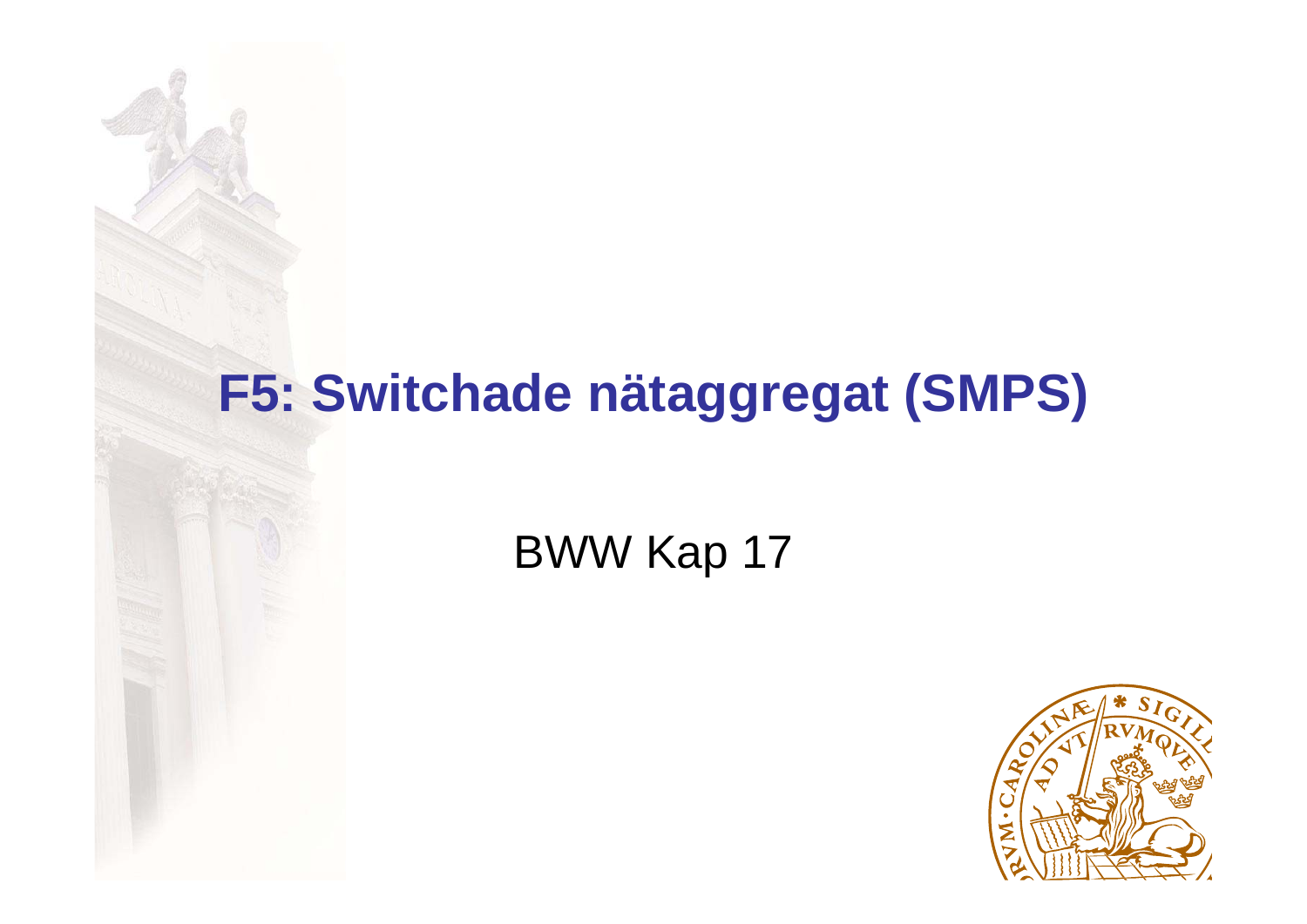## **Sedan tidigare…**

- •Nedspänningsomvandlare
- Uppspänningsomvandlare
- Saknar galvanisk separation…
- •Lösning: transformator

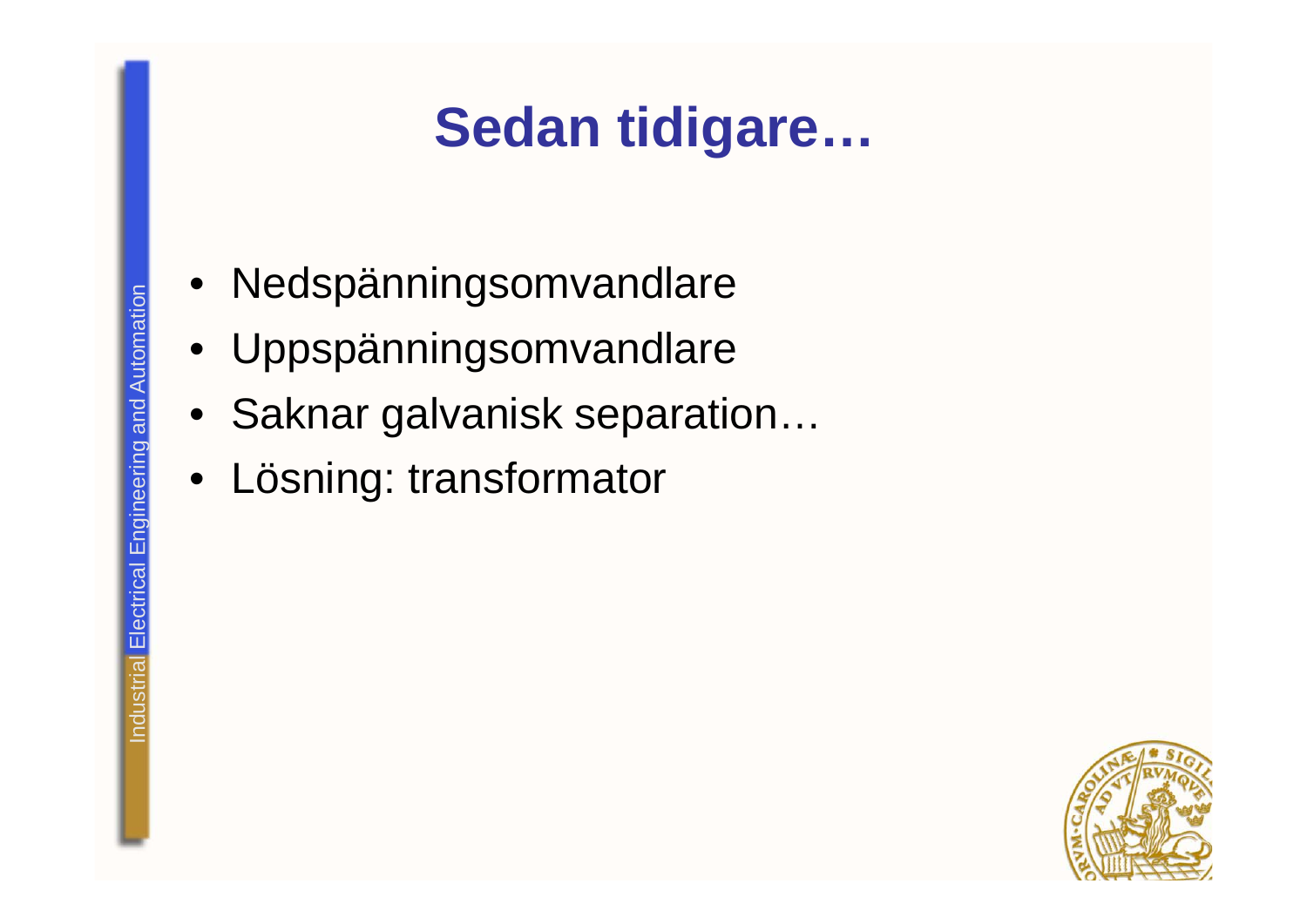# **Om dagens föreläsning!**

Switchade nätaggregat är en av de vanligaste kraftelektroniska applikationerna, exempelvis laddare till mobiltelefoner, datorer,

Ganska egendomlig framställning i boken där det vi tidigare kallade enkvadrant nedspänningsomvandlare helt plötsligt kallas forward-omvandlare, och helt plötslig börjar Williams räkna approximativt på differentialekvationerna. Vi räknar alltid approximativt! Dvs  $dt$   $\Delta t$  $\frac{di}{i} = \frac{\Delta i}{i}$ 

Många olika varianter men två huvudprinciper

- -Flyback-omvandlare
- Forward-omvandlare



…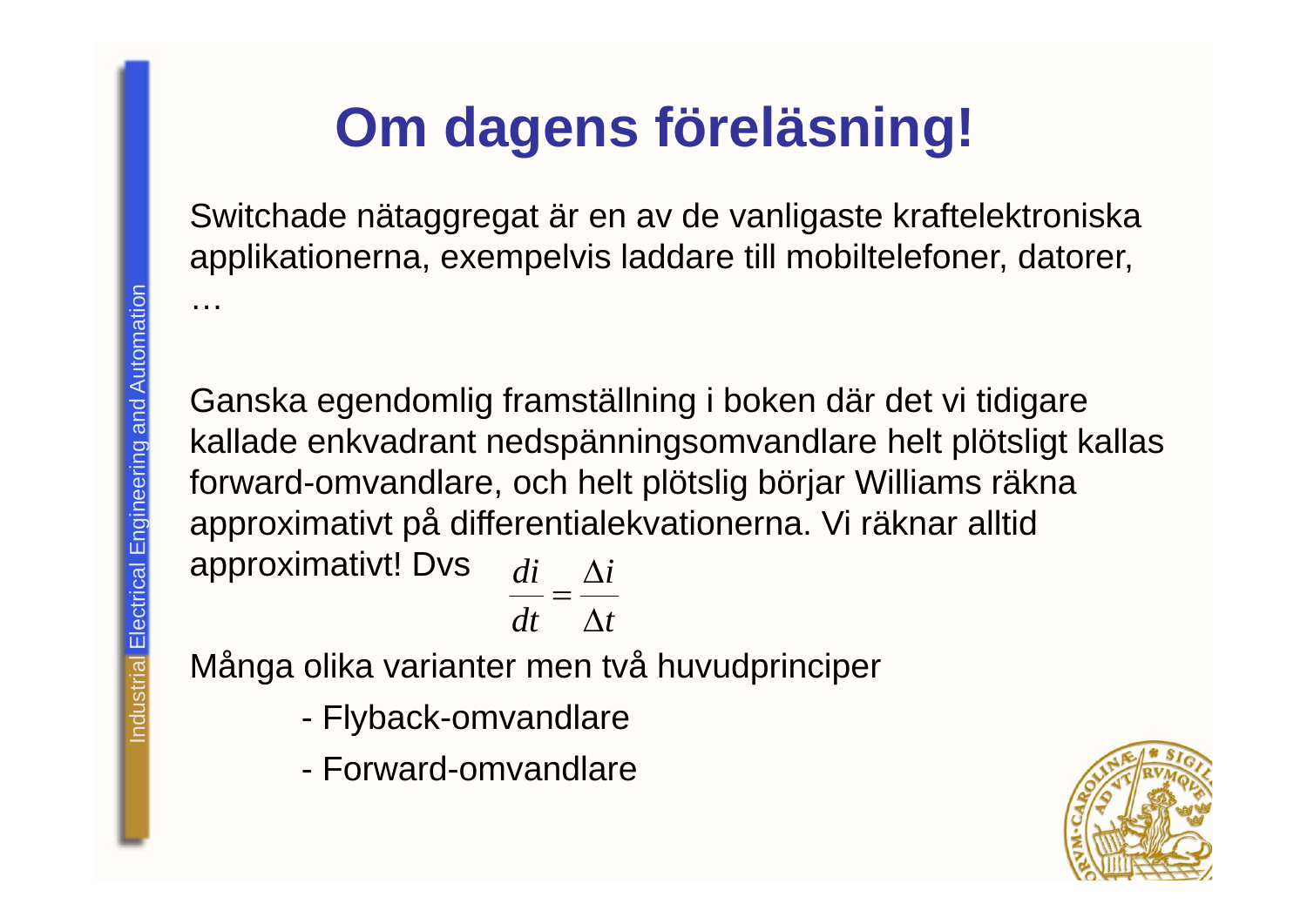## **Lineärt nätaggregat**



Figure 10-1 Linear power supply: (a) schematic; (b) selection of transformer turns ratio so that  $V_{d,\min} > V_o$  by a small margin. Källa: Mohan, Undeland, Robbins. *Power Electronics.*

Dålig verkningsgrad Stort och tungt

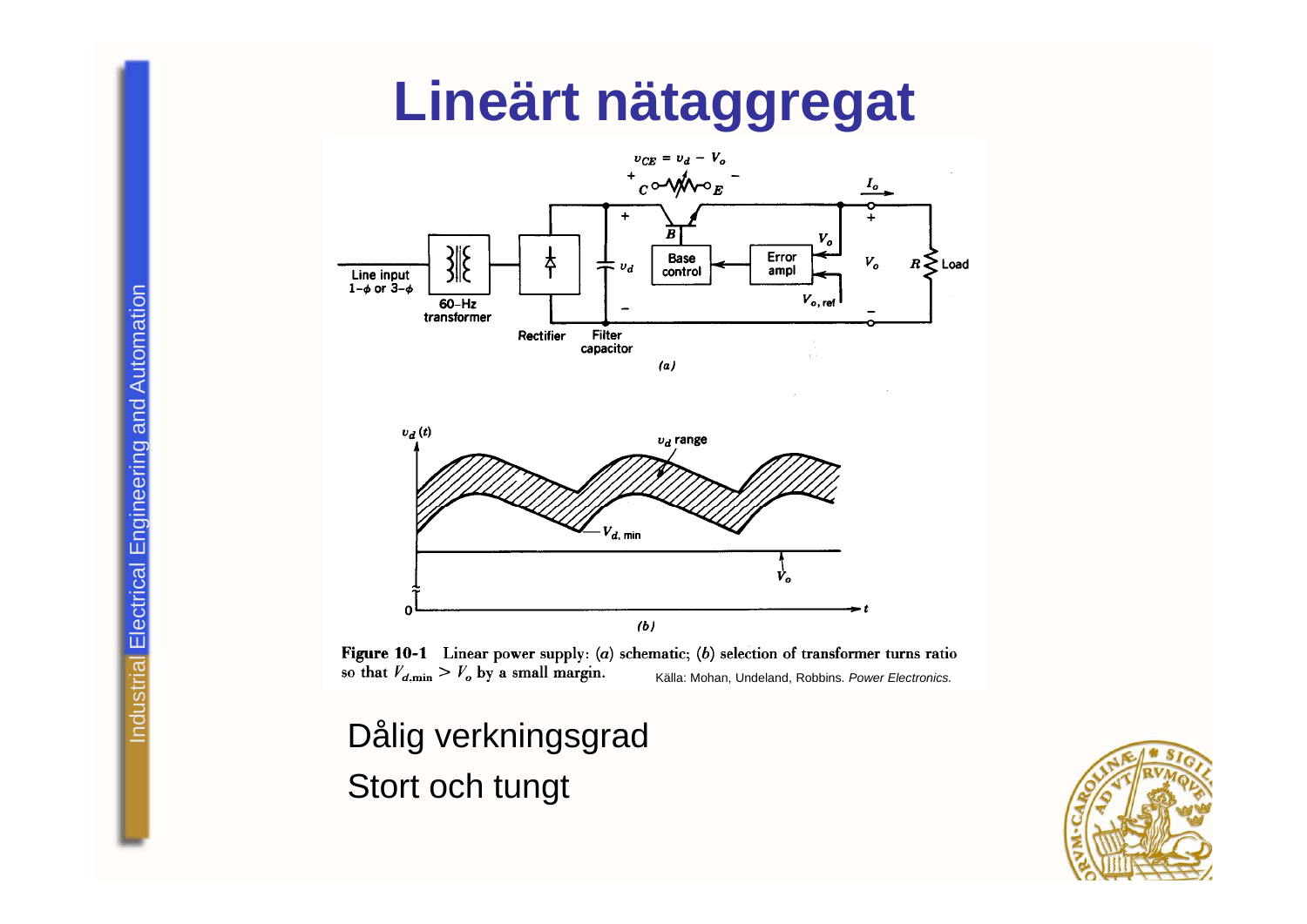## **Exempel på switchat nätaggregat**



Figure 17.1. Functional block diagram of a switched-mode power supply.

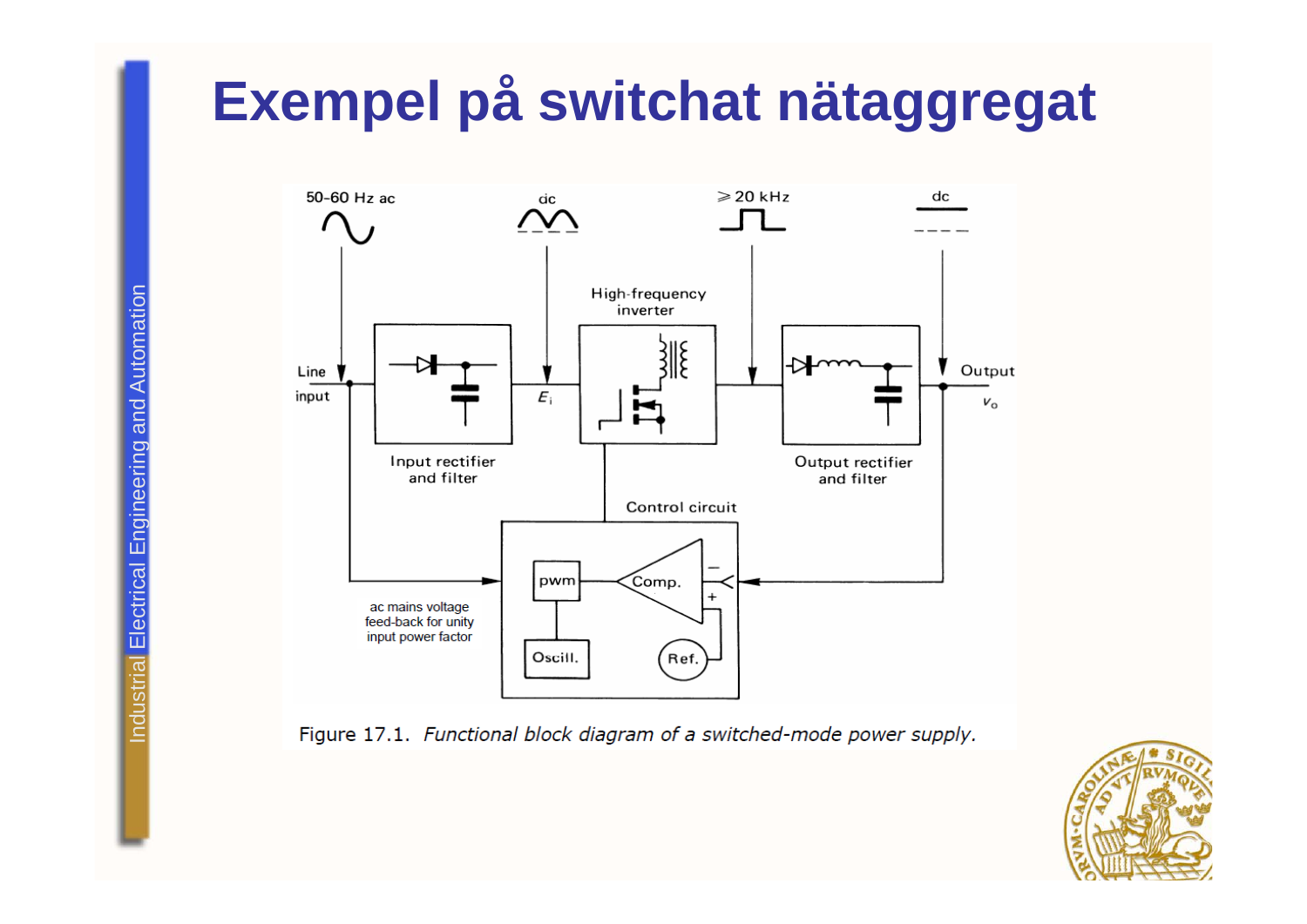# **Flyback-omvandlaren (I)**



Figure 10-6 Flyback converter. Källa: Mohan, Undeland, Robbins. Power Electronics.

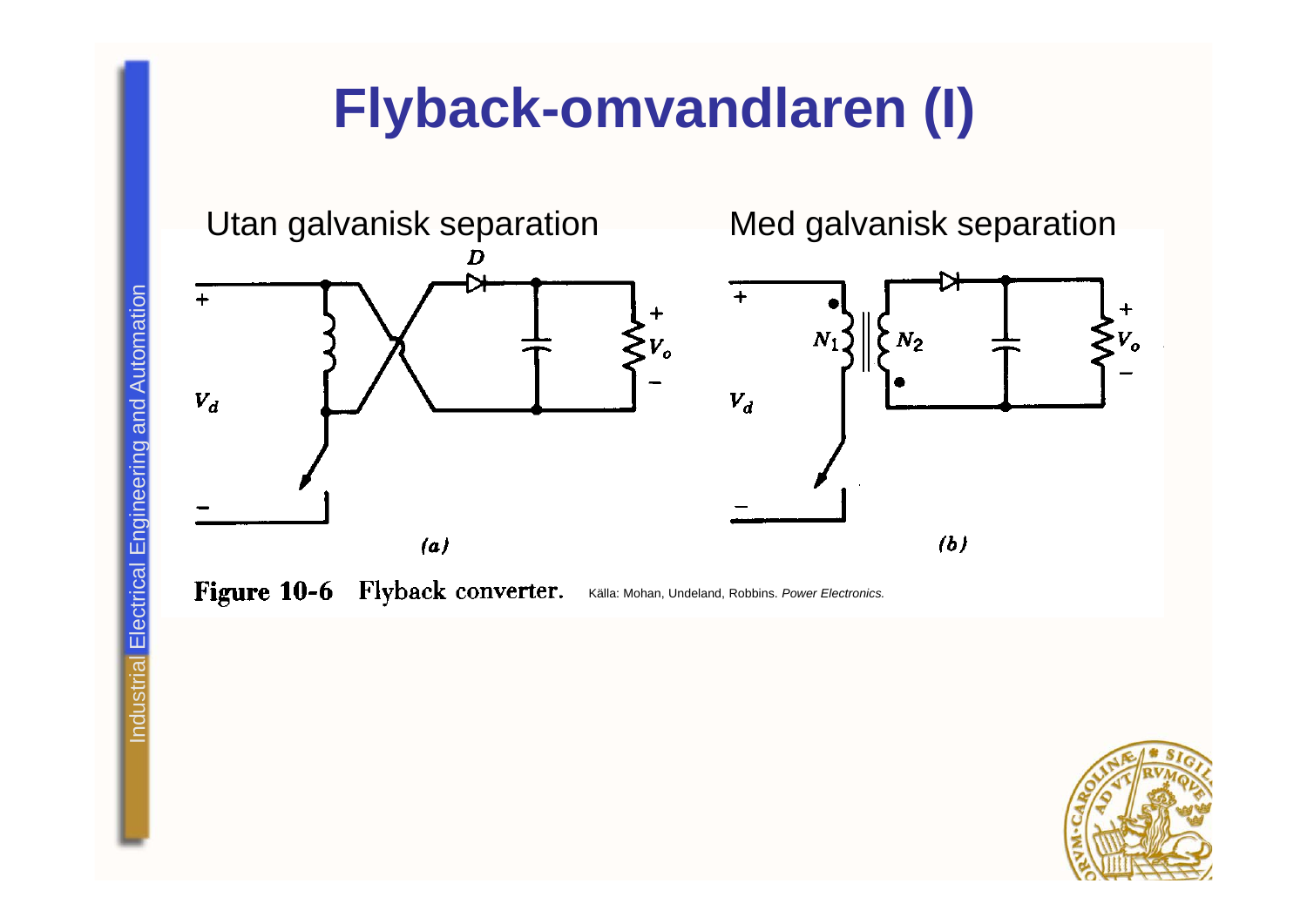



ndustria

Källa: Mohan, Undeland, Robbins. *Power Electronics.*

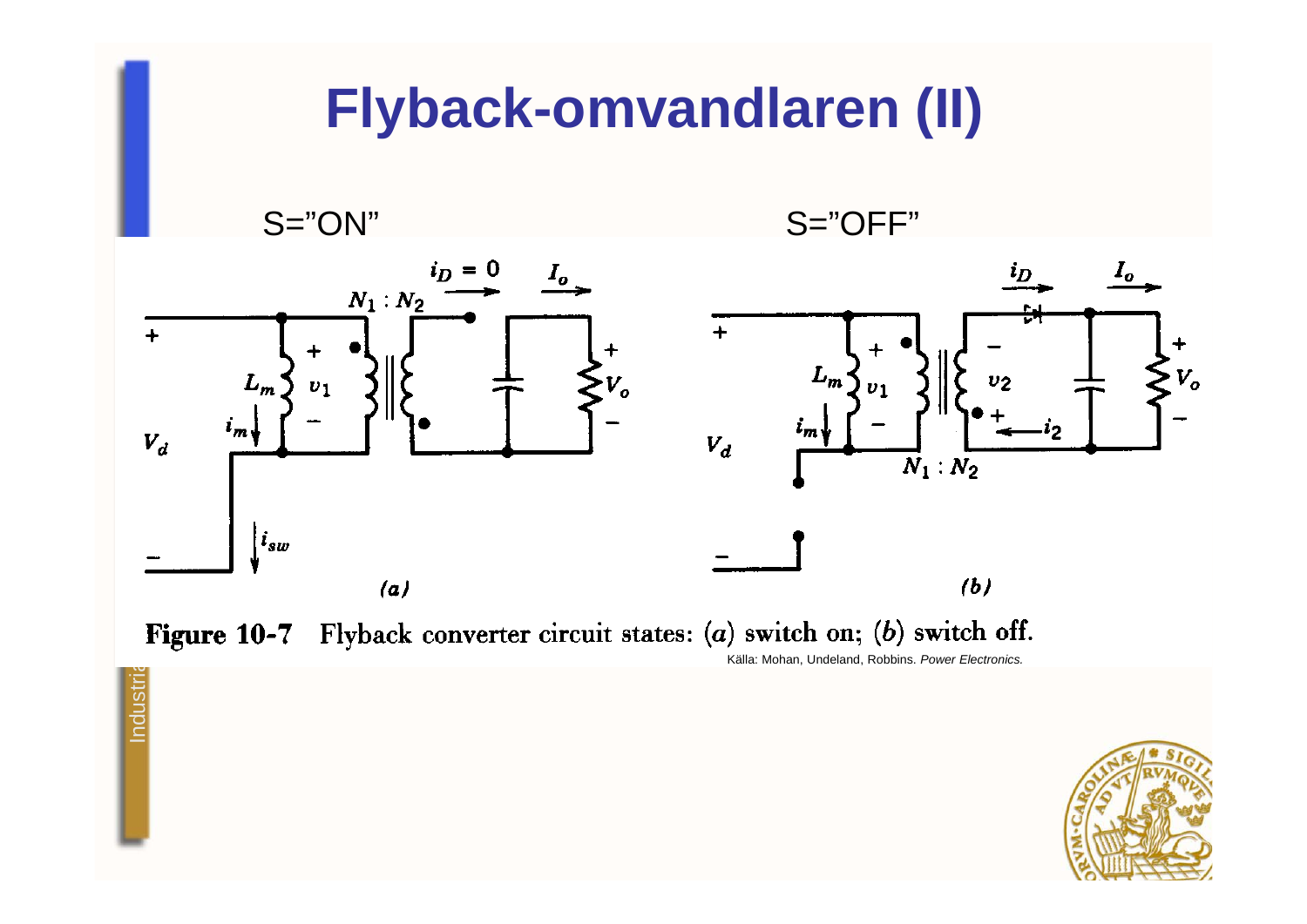#### **Flyback-omvandlaren (III)**





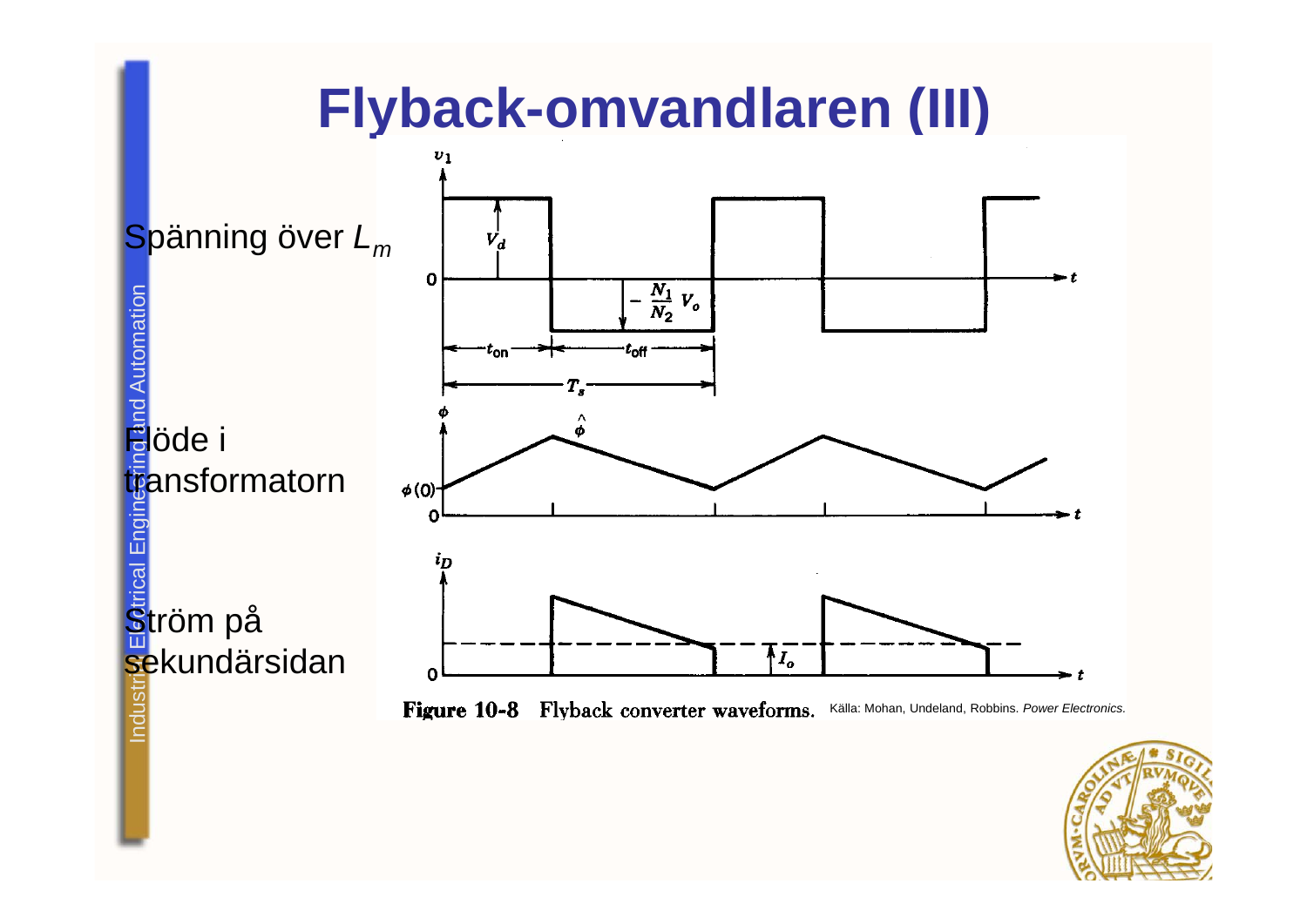## **Flyback-omvandlaren (IV)**



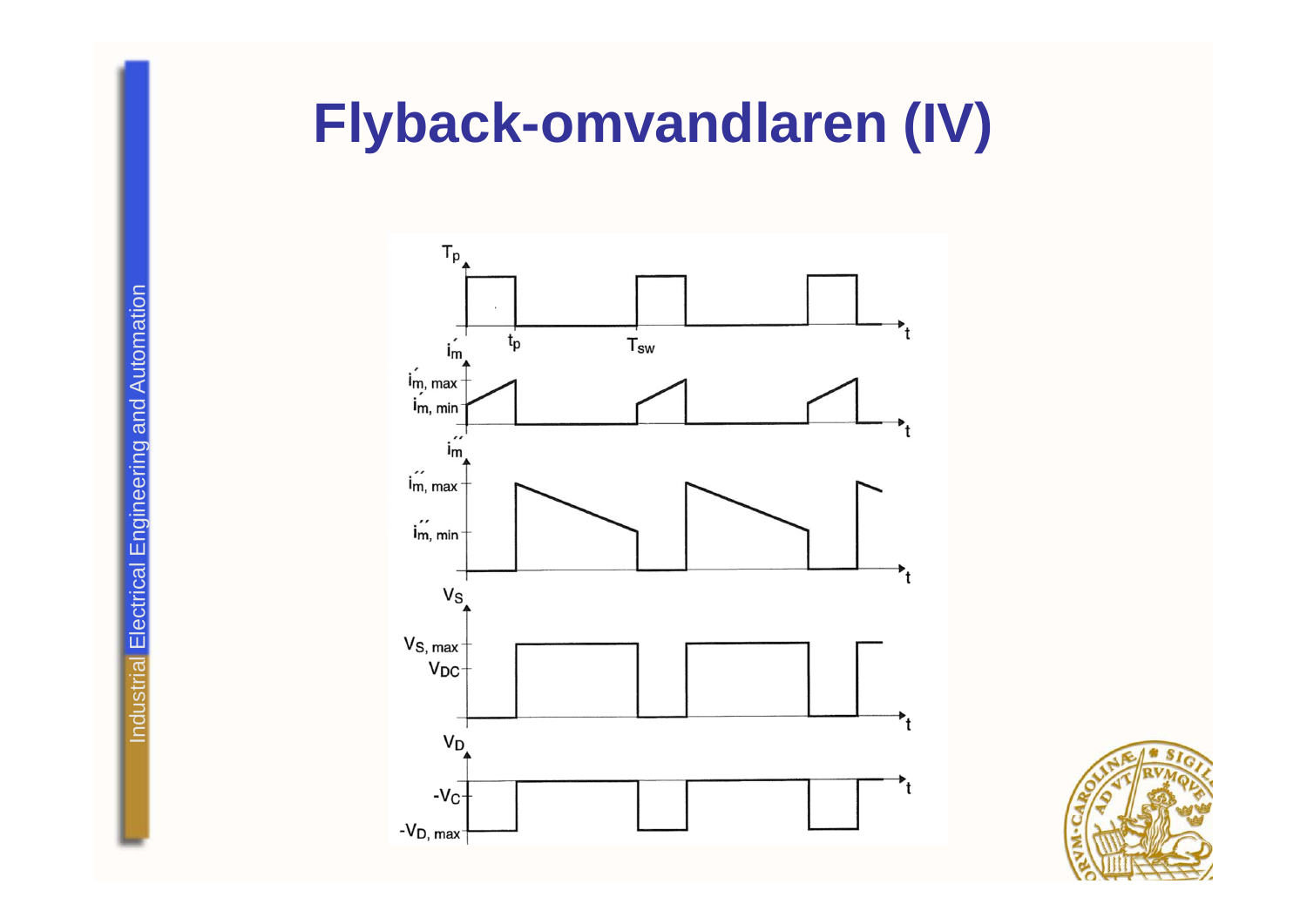#### **Forward-omvandlaren (I)**



#### Figure 10-10 Idealized forward converter.

Källa: Mohan, Undeland, Robbins. *Power Electronics.*

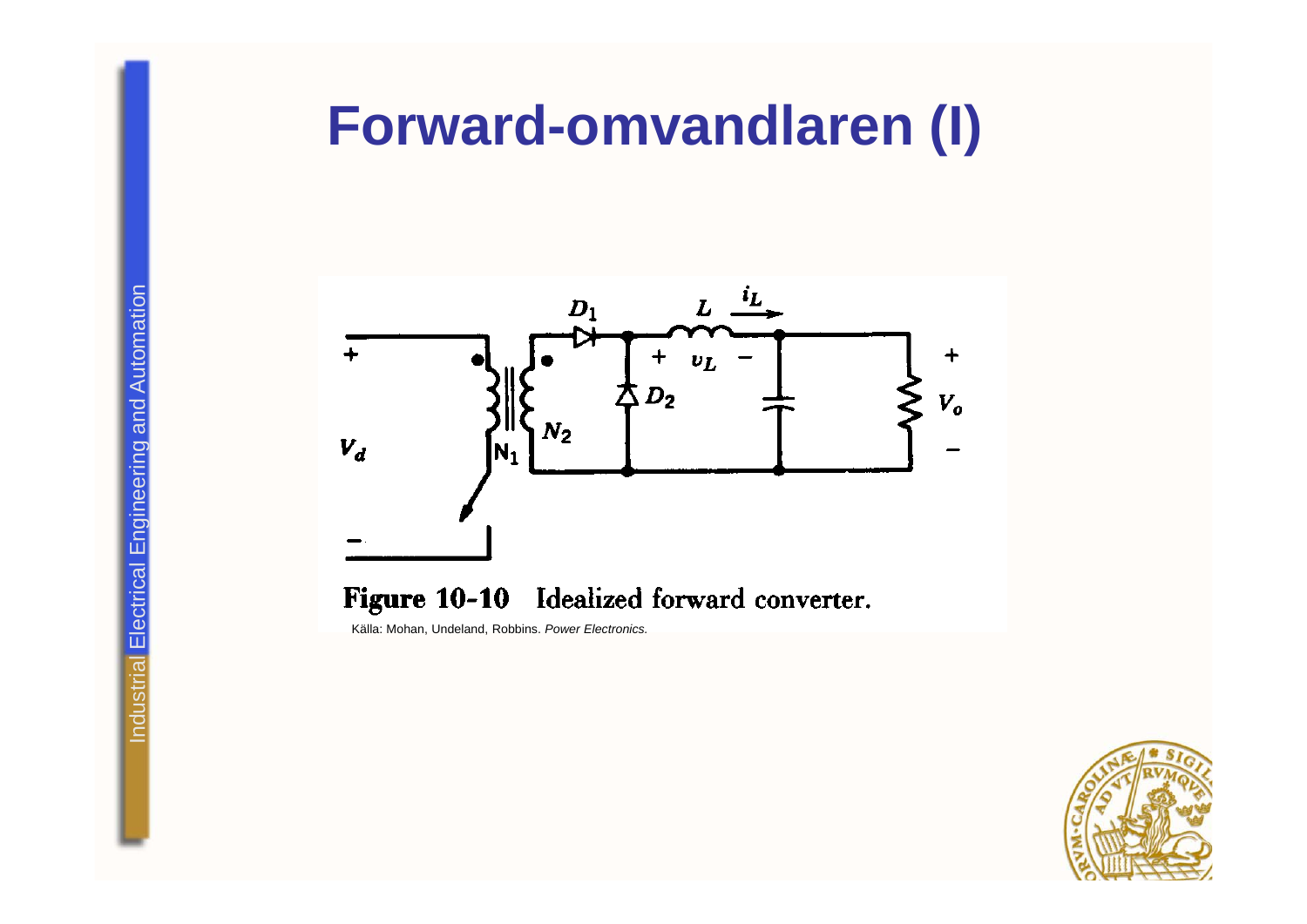#### **Forward-omvandlaren (II)**











Källa: Mohan, Undeland, Robbins. *Power Electronics.*





 $v_1$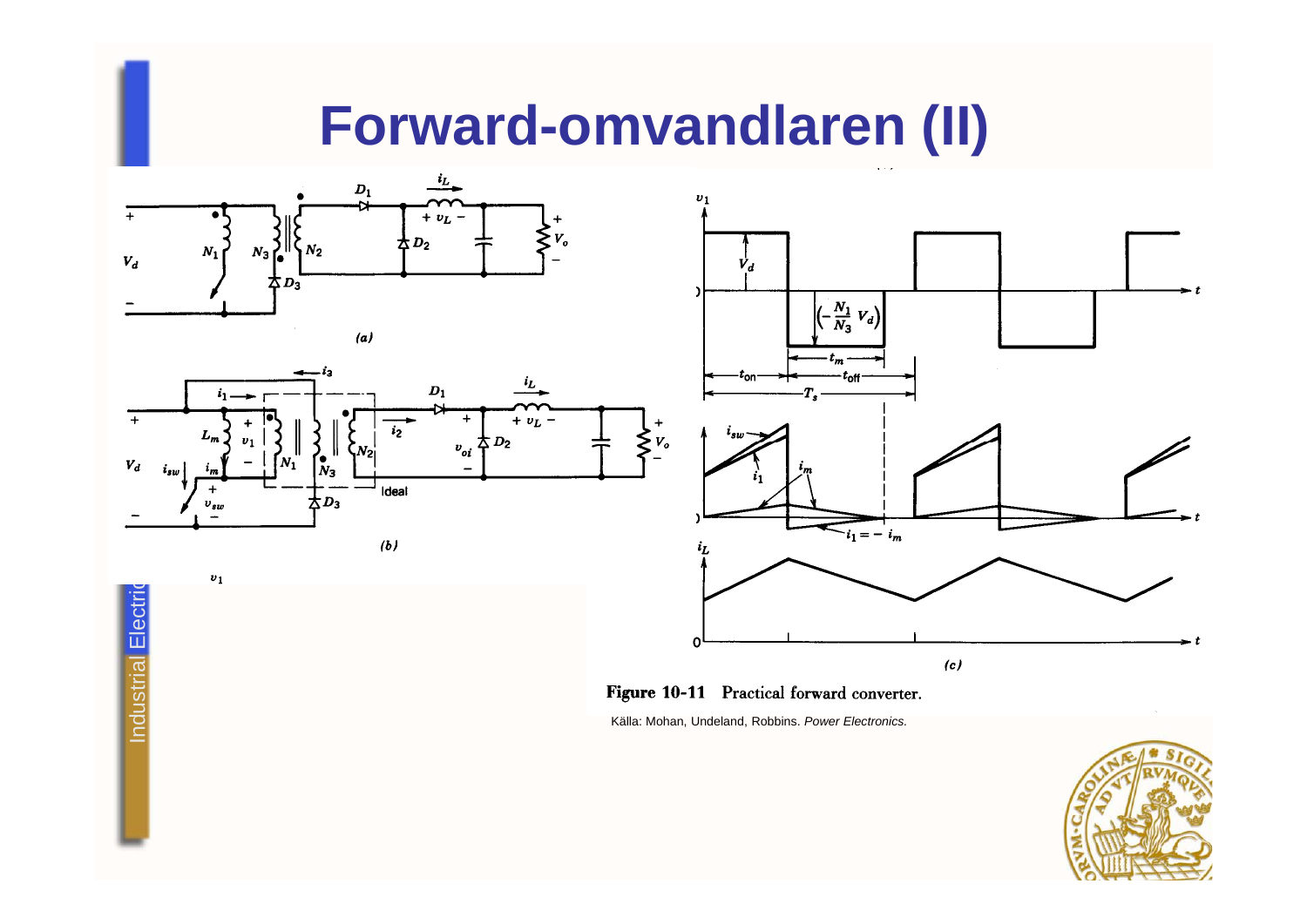#### **Forward-omvandlaren (III)**



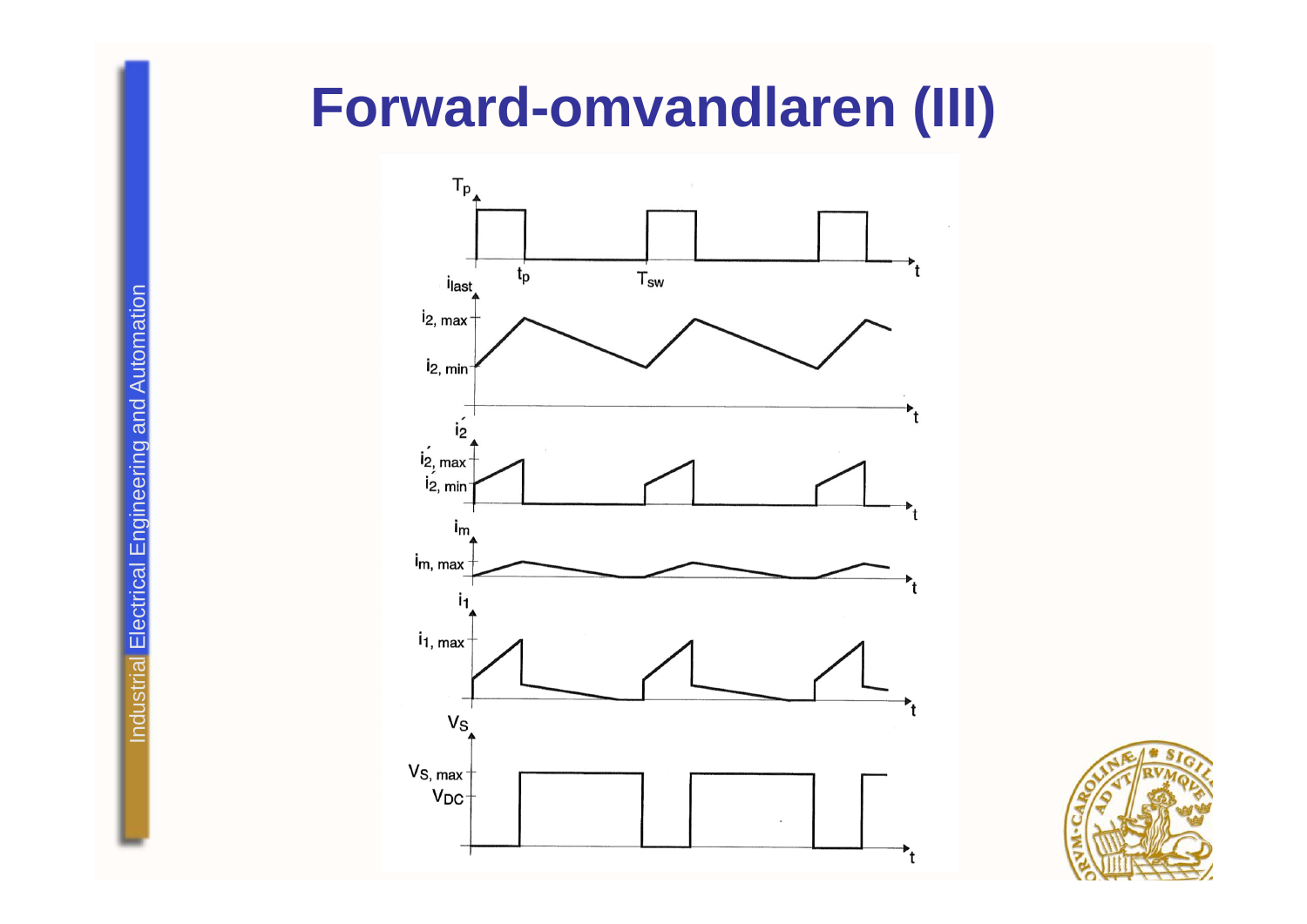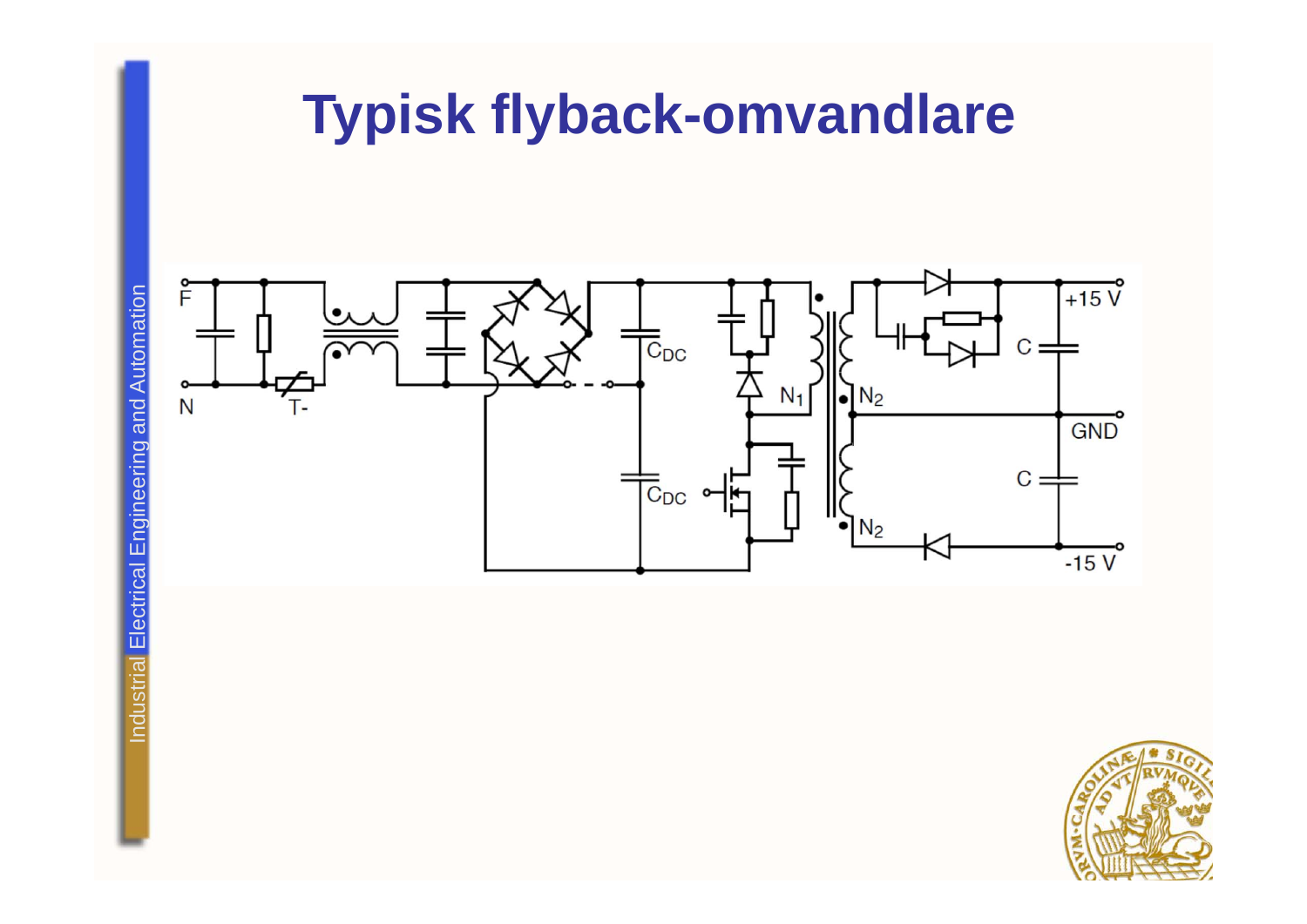# **Laboration 1**Flyback-omvandlaren

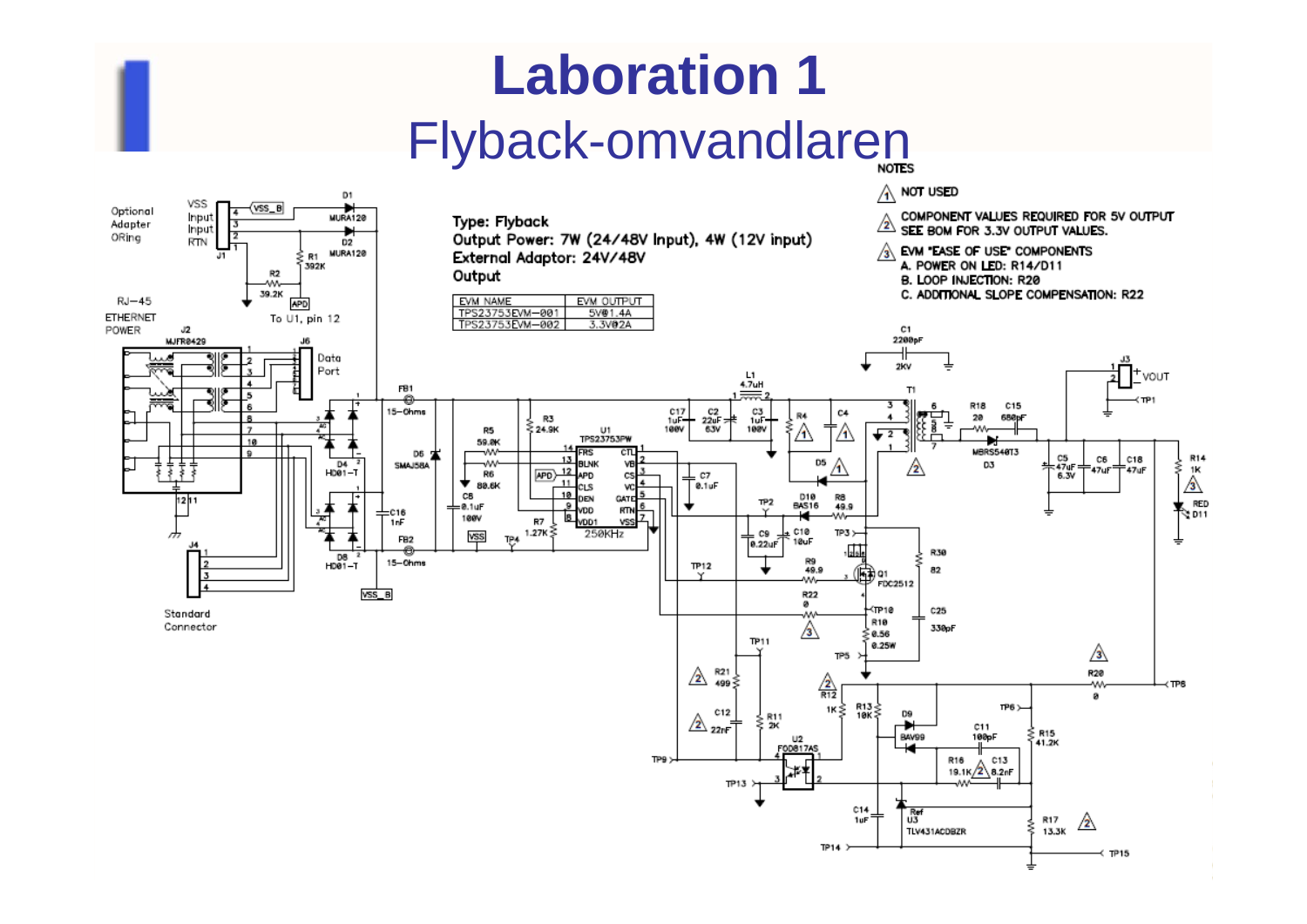

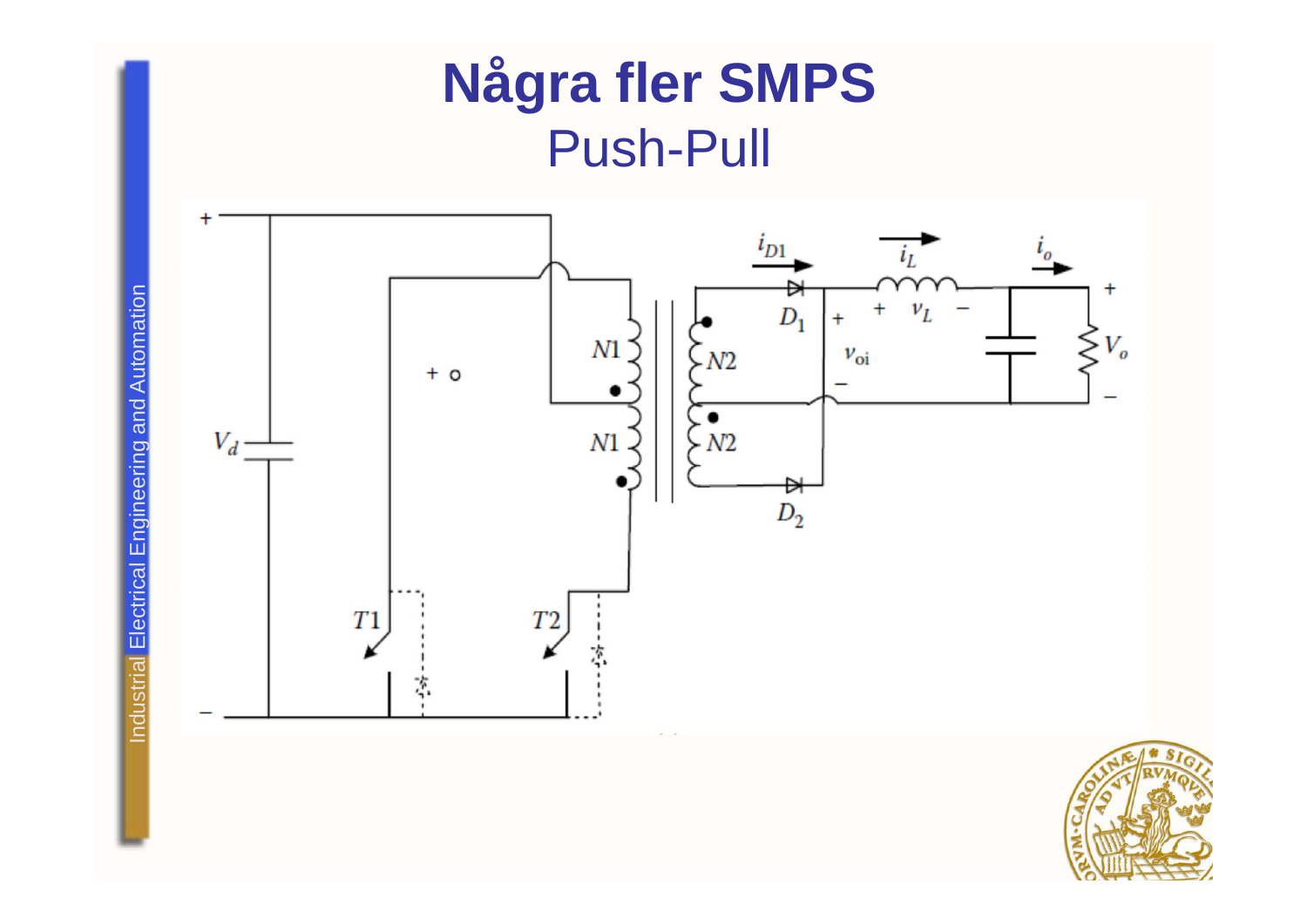

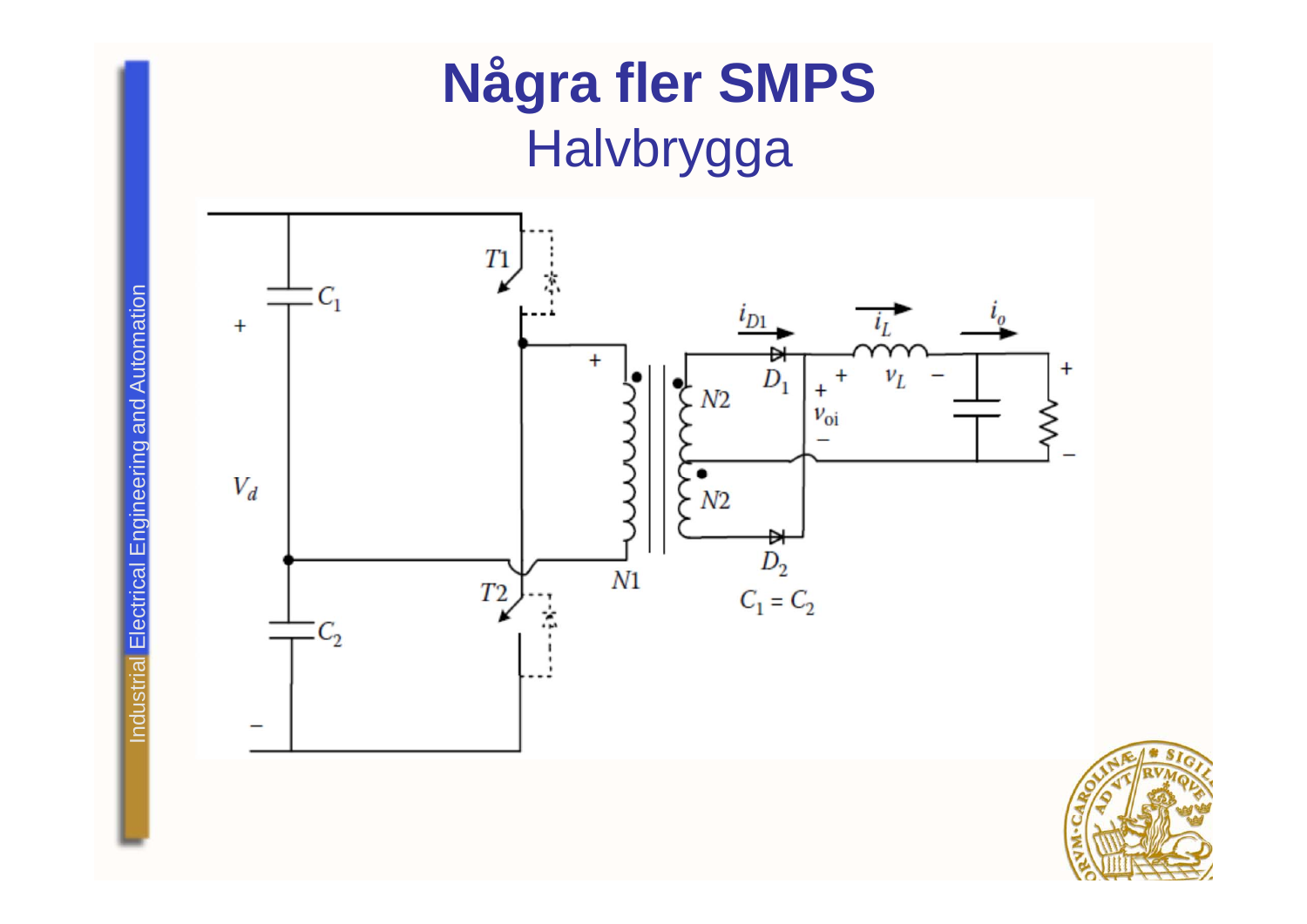## **Några fler SMPS** Fullbrygga